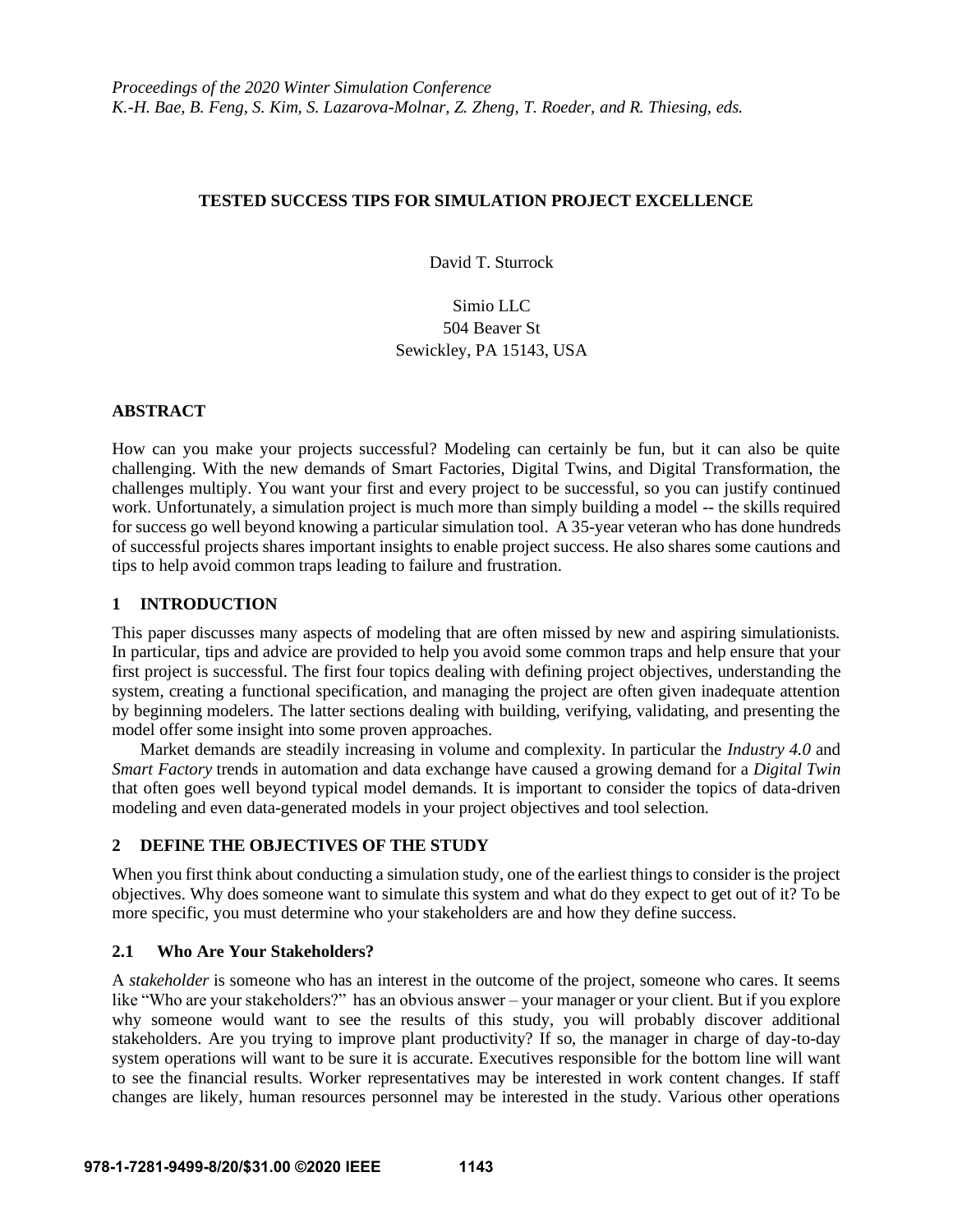(maintenance) and staff (process engineering) functions might also be interested. Even the Marketing department may be interested in using the animation for promotion.

Every project will have different stakeholders and obviously some stakeholders will be more interested than others. And some stakeholders may be more important than others – like those who control the budget. While it is obvious that the most important stakeholders must be satisfied, do not ignore the others. Many times, the cooperation and satisfaction of the less important stakeholders can make or break your project.

#### **2.2 How Do Your Stakeholders Define Success?**

The Pragmatic Marketing group has coined a phrase "Your opinion, while interesting, is irrelevant." This is basically saying that the customer's (or in this case, your stakeholder's) opinion about project success counts much more than your own. Even if you personally consider the project to have been an overwhelming success, if your most important stakeholders consider it to be a failure, your project is a failure.

It is important to probe your stakeholders to find out what their needs and expectations really are. Do they want to reduce headcount or expenses? Improve profits? Improve system predictability or reliability? Increase output? Improve customer service? In all cases, you need to find out not only what they value, but how they measure it and how they want to see the results.

It is wise to also be aware of any "hidden agendas." Is the real reason for performing simulation analysis that someone required them to build a model? Sometimes a customer or source of funding will require a simulation model be built as a condition of a contract. In this case, the stakeholder's main objective may be to have a model that supports what they intend to do anyway. To quote the "Lost in Space" robot … "Danger, Will Robinson!" Starting out with the answer you must "prove" is a situation to be avoided at all cost. Sometimes stakeholders are secretly advocating a project failure – getting to know all the stakeholders on a more personal level can help unmask their motives.

Knowing how your most important stakeholders define (and hopefully even measure) success, now you are ready to write your high-level objectives. This will be the starting point for further project discussions so that everyone has a shared vision. This information also provides a good start for the detailed functional specification you will be doing at a later point.

### **2.3 How Will This Model Be Used?**

While you will eventually need detailed functional specifications (more on that below), at this point it is important to understand high-level project objectives. Is this a one-of model or will this model form the base for use in other sites or answering ongoing questions? Are you evaluating a potential change to an existing operation or is this a greenfield operation with perhaps very limited information available? Is this a traditional design evaluation or are your stakeholders interested in using the same model for planning and scheduling as well? Is the customer looking for a Digital Twin to represent the physical assets and interact with multiple data sources to provide dynamic system behavior?

Answers to the above questions can have major impact on the project scope, tool selection, modeling approach, and even the background of the people or team required for project implementation. For example, where the model will have a longer life you might implement a *data-driven approach* where much of the model behavior is represented in data tables for easier understanding and model maintenance. If you are interfacing to existing systems (like an MES), perhaps the basic model structure can be imported from those existing systems – using a *data-generated model approach* to provide a quick project start. If you are extracting data from complex sources (like ERP or MES), you may need to supplement the background of the modeler with someone with additional database or programming background.

#### **3 UNDERSTAND THE SYSTEM**

If you are lucky, this is your system that you are modeling and you know it well. More typically, even if the system is owned by your company, you do not know it well enough to accurately model it. Every system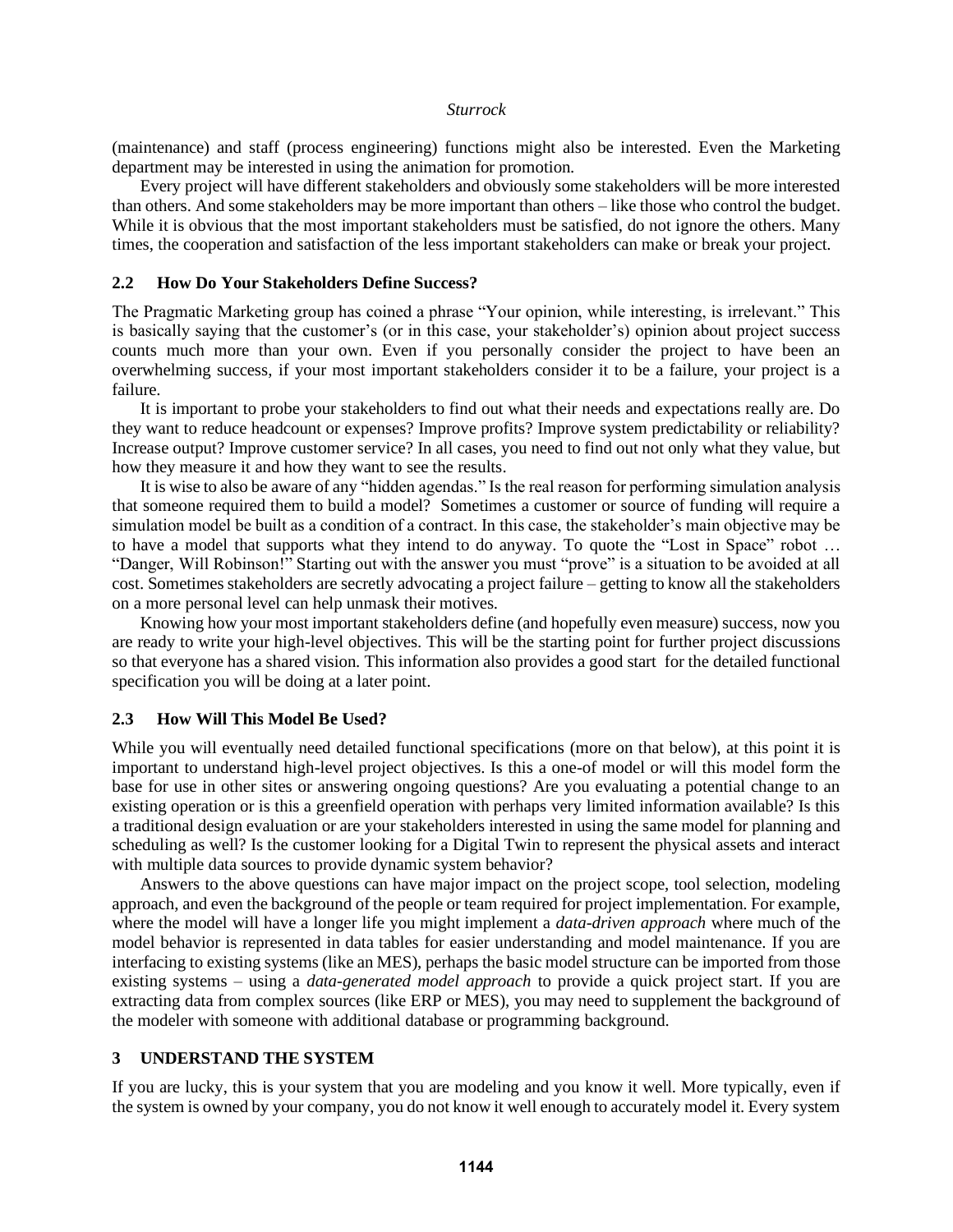has subtleties which are often important. While it is not reasonable to expect a simulationist to know every system, a good simulationist should know the important questions to ask and be able to understand the answers.

One good way to start is to review the process so that you understand the key aspects. What are the entities? How are they being transformed? What is the process flow? What are the constraints? If possible, take advantage of the opportunity to literally walk through the actual or similar facility to discover things that might be missed in a discussion or diagram review.

Ask questions. Ask more questions. Ask different people the same questions and don't be surprised that you get different answers. Your goal at this stage is not to solve the problem, but to understand the problem and the system well enough that you can describe and estimate the work. Part of this stage is to identify what you don't know so that you can allow time and risk in the project for that enlightenment.

# **4 CREATE A FUNCTIONAL SPECIFICATION**

There is an old adage that says "If you don't know where you are going, how will you know when you get there?" That is especially true in simulation projects. A functional specification clarifies the model scope and level of detail. And most importantly, it clearly defines the deliverables. It defines the objectives as well as the deliverables and determines how everyone will know when you are done.

A functional specification should clarify the project and bring everyone into a common understanding of the deliverables. Topics should include:

- Objectives Summarize from your initial high-level objectives what you are intending to solve and what you are not intending to solve.
- Level of Detail A model is always just an approximation of reality and can always be improved. It is important to define the limits of this model. For example, the level of detail for a particular model might be suitable for comparing the relative productivity of alternate designs, but might have insufficient detail to provide a reliable prediction of absolute system productivity.
- Data Requirements Identify what data will be necessary to support the agreed level of detail. Where will this data come from? Who will be responsible for providing it? When will it be provided?
- Assumptions and Control Logic Summarize your understanding of the logic in various points in the system. List any assumptions that you will be making so that you and all stakeholders have a common understanding of how much detail will be modeled for each part of the system. For example, details of dispatching, queue priority, and resource allocation should be agreed upon before modeling begins.
- Analysis and Reports Determine who will be involved in the analysis phase of the project. Define the form and content of the results to be delivered. A mock-up of a final report is an important part of a functional specification. On review of the mockup, the stakeholders will almost certainly identify things that are missing and things that are unnecessary. It is much better to identify such items at this point than at the final project presentation.
- Animations A certain level of animation is generally necessary for model development and validation. How important is animation to the stakeholders? In many cases stakeholders initially may indicate that animation has little importance to them. My general experience is that once stakeholders have seen the 2D or 3D animation done in development, they appreciate its value for communication and later demand it as part of the deliverable.
- Due Date and Agility Simulation is often a process of discovery. As you model and learn about the system you will find new alternatives to explore and possibly areas of the model requiring more detail. Adequately exploring those areas can potentially make the project much more valuable. But the best results possible have no value if they are delivered after the decision has been made. When are results expected? When is the absolute "drop-dead" date after which the results will have no value?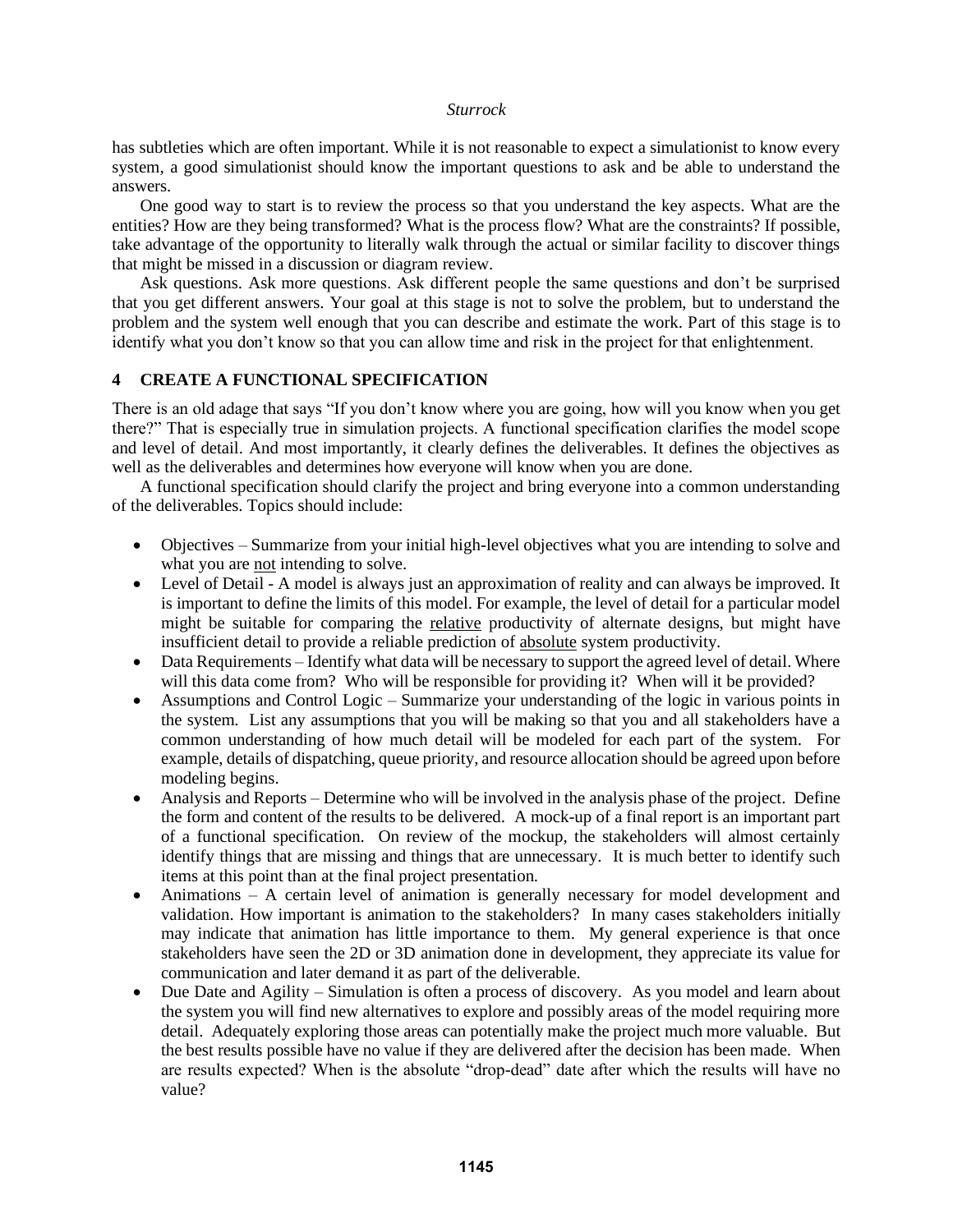You might think that your project doesn't need a functional specification or that it is too much formality for a small project or an internal project. It does not necessarily have to be formal. But every project needs a functional specification and it should take about 5-10% of the total project time to finalize. Even a project that is expected to complete in a single day should devote perhaps 30-60 minutes of time defining scope and detail. This time spent thinking ahead will more than pay itself back later in the project. In fact, it is best not to think of this as *extra* time spent at the beginning of a project, but rather *moving* selected tasks from late in the project up to the earliest phase. For example, at some point you will certainly need to determine what data you need and where it will come from – moving that step to the beginning of the project has significant benefits.

Developing a prototype during the functional specification phase can be enlightening to all parties. You might find that that the system is easier or harder to model than you thought. The prototype does not have to be large – it should be just big enough to meet the needs of the moment, often illustrating potential simulation benefits to that particular application and identifying sources of confusion or modeling complexity. Even on the smallest project it is generally worth showing a quick model and asking the question: Is this what you mean? You might find that you have a totally different understanding than the stakeholders. Often a prototype model can be made that addresses a large percentage of what the stakeholders *say* they need. As soon as they see the prototype, they remember the complex situations and all the *other* needs that they neglected to identify earlier.

The final part of the functional specification phase is the sign-off. It should be made clear to everyone that this functional specification defines the project and that the project will be considered complete and successful when all of the aspects of the functional specification are delivered. Ideally, the final specification should be formally approved by at least the primary stakeholders to avoid later controversies.

### **5 MANAGE THE PROJECT**

While the best time to start a simulation study is very early in the associated project's lifecycle, that is unfortunately not the most common situation. It is far more common that simulation is first considered when problems are encountered late in the cycle; perhaps a short time before the final decisions must be made. At this point, everything becomes urgent, and you may even be "late" before you have started.

In such a situation, the temptation is to go into reactive mode, letting the urgency pull you in first one direction and then another. And there is always pressure to skip important steps like deciding exactly what you want to accomplish (the functional specification phase). This tends to result in less than optimal work flow and even an incomplete project.

Manage the project, don't let it manage you. A project that is completed just *after* the decision is made is of little value. It is part of your job to manage the simulation project so that you provide valuable insight in a timely fashion. Note the words "valuable insight". All simulations are an approximation. Although a close approximation has more value, a rougher approximation can still provide valuable insight. If there is insufficient time to do the entire project well, then select a subset or a rougher approximation that you can do well in the time allotted. This should be reflected in the assumptions of the functional specification.

Simulation is often a process of discovery. You will gain knowledge as you go from the effort to accurately describe the system to the early simulation results. Often this new information may move the study in new directions. A certain amount of agility is appropriate in responding to such needs; however, too much agility can prevent project completion. At such times, you must take the difficult step of telling your stakeholders "no" and deferring such requests to a later project phase. While no one likes to hear the word no, most stakeholders would prefer an honest no to a misleading yes which basically says "Yes, I will do what you request, but as a result the project may not return any useful results within your deadline." Budget your time so that the important tasks will be completed and only then allow the project to explore some unanticipated directions.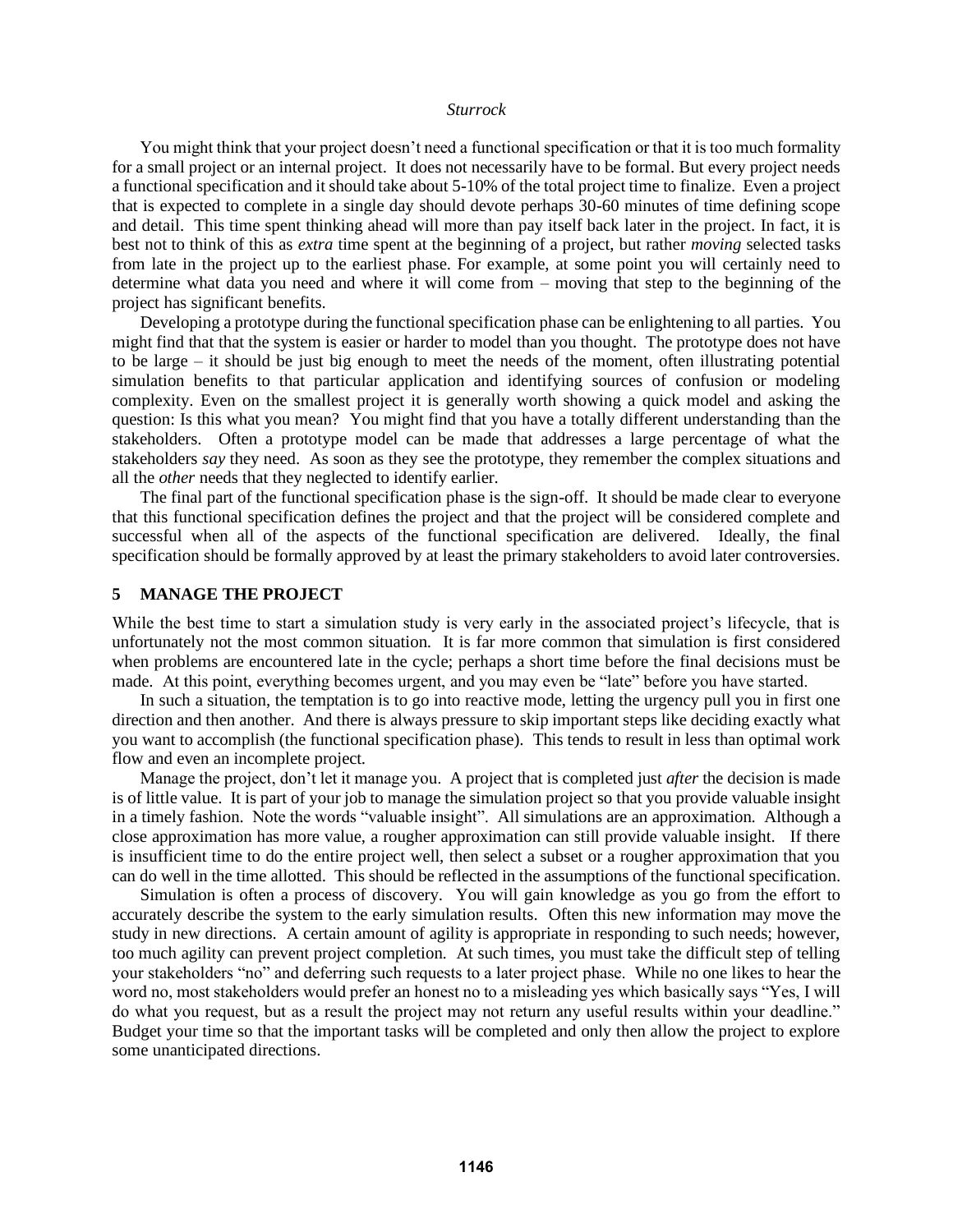## **6 COLLECT INPUT DATA**

The topic of input data often catches simulationists by surprise. And it can easily be cause for project failure. In the days before the prevalence of computers and automation, it was typically the case that little or no data was available. Now, it is much more likely that you will be overwhelmed by data. Organizing and making sense of that data is often the challenge.

The first challenge is to know your data. Here is a simple, but fairly common example: Perhaps you collect some machine downtime data and when you analyze it you find that it has a minimum repair time of 8 minutes, a mode of 32 minutes and a maximum of 9.5 hours. Without additional study you might not discover that the maximum repair time also included an 8 hour off-shift time when the repair started near the end of a shift. It would be easy to use such data incorrectly in the model and generate bad results. It is important to know your data and how good it is, "scrub" it clean of any invalid data, and perform appropriate input analysis.

Since collecting data can be expensive, the objectives of your simulation study should be evaluated to determine where you need the most accurate data. For example, if you are evaluating operator utilization, it is important to have enough data related to the specific tasks for which the operators are responsible. However, the data related to another area of the system with no impact on operators may be able to be approximated. Some software contains features to help you evaluate the impact of input parameters on your output responses and recommend where to put additional data collection efforts.

You can also use your model and some pilot runs to help determine where you need better data by determining how sensitive the model is to different data values. You should check sensitivity to both the magnitude (e.g. the mean) and the variability (e.g. the range) – if the model results have little change when you use other reasonable input data, then your present numbers may be good enough. However if you notice a significant change in results, with a relative minor change to magnitude or variability, then that may be an indication that you should spend more time and effort in assuring that you have the best data possible for that parameter.

You have already specified in your functional specification who is responsible for providing data and when. It is prudent to let people know well ahead of time when you need the data and at what point the project will be delayed without it. While you may be able to place blame on someone else for causing a late project, it is far better to work together to ensure that the project is on-time and successful.

## **7 BUILD AND VERIFY THE MODEL (ITERATIVE)**

Building a model is the process of creating a representation of the real system adequate to support meeting the stated objectives. Verifying the model is the process of ensuring that the model really does what you think it is doing. While building and verifying the model are two different tasks, they are covered under a single topic to emphasize the importance of always doing them iteratively.

## **7.1 Building The Model**

Novices will sometimes build a large part of the model, or perhaps even the entire model, before starting verification. This is a significant cause for project failure. When you start verifying a large model, there is so much going on that understanding the detailed interactions becomes difficult or impossible. It is much more effective to instead take an iterative approach – build a piece of the model, verify it, then continue adding additional pieces of logic to the model. Two very effective approaches to model building can be summarized as 'breadth first' or 'depth first'.

In '*breadth first*' modeling, you might build the entire model or a major section of it with a minimal level of detail. You can then verify the model works before continuing on. This has the advantage of immediately generating a potentially useful model. Your first pass could actually be the prototype used in the functional specification. Another advantage is that you can more easily get stakeholder feedback from a complete (albeit not fully detailed) model, and get regular feedback on where more detail is required. You can sometimes even do some measure of validation (discussed later) as part of the iterative cycle.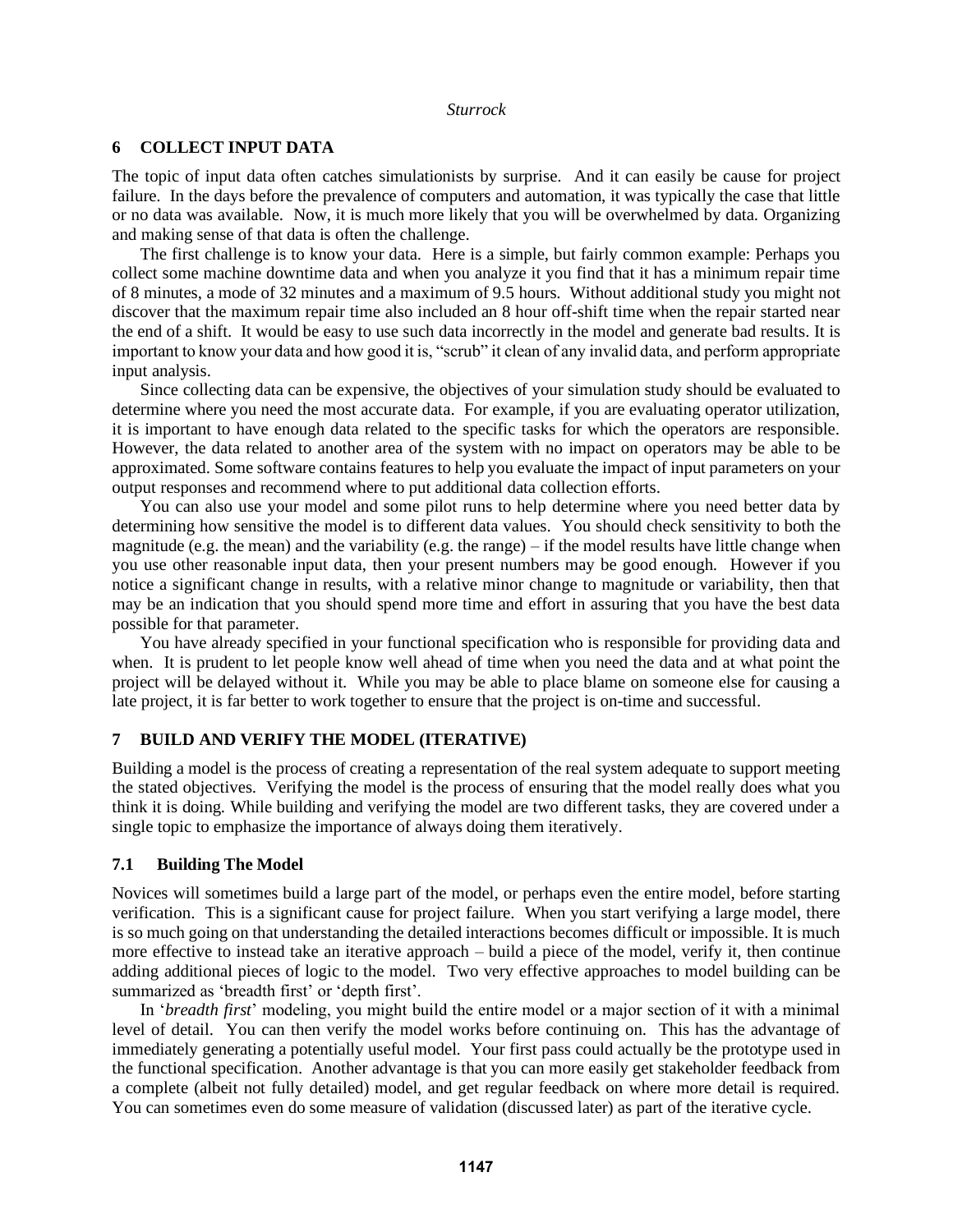In '*depth first*' modeling, you select one small section of the system and model it in the full detail required. You can verify this model section completely and in the extreme case never have to review it again. An advantage of this approach is the ability to modularize the model – particularly important if several people could be working on the model at once. A novice might choose to build an easy section of the model first to gain experience. A more experienced simulationist might implement the hardest or trickiest sections first to eliminate some project risk early on. A modeler with some "agile" background might do the highest priority or most important sections first. With this latter approach, at any stage the most important aspects of the model have been completed. This helps reduce the risk of running out of time or budget without being able to produce any meaningful results.

'Breadth first' and 'depth first' approaches can also be combined by alternately adding some detail at the entire model level, then adding some detail to (or completing) a particular subsection. But the most important aspect is to add relatively small sections of model logic and then verify each section before adding more logic.

In each cycle of verification, you want to definitively answer two questions: Does the section of model I just built perform as I intended (e.g., are there bugs in the logic of this new section)? When this new section interacts with previously built sections of the model, does the entire model still perform as intended (e.g., are there bugs in the interactions between sections)? As your model gets larger, you might want to make your new sections smaller to make answering the second question easier.

### **7.2 Hey, this is hard…**

Many simulation vendors would like you to think that modeling is easy, if only you choose their products. To be fair, some tools are easier to use than others, and some tools are easier to use in specific targeted applications than others. But it is rarely *easy* to build a complex model in adequate detail to effectively solve the problem. Even the most experienced simulationist will often struggle to solve some problems. *A significant portion of modeling effort is often spent resolving modeling issues.* But that's why modelers are so highly paid (or at least we modelers wish they were.)

But "forewarned is forearmed." Plan time for things to go wrong during modeling, because they often will. One obvious advantage of an expert user is knowledge of the tools – the ability to build a model quickly and accurately. A related, more subtle advantage is knowing how to use the tools to identify, isolate, and eradicate model bugs. Most products have some level of debugging tools. When you have a choice, select a product with the best debugging tools possible. Then take the time to learn to use those tools effectively (see next section).

### **7.3 How Do You Verify A Model And How Do You Isolate A Problem When You Find It?**

The most obvious ways to find and diagnose model problems are to *watch the animation* and to *carefully examine the output results*. Most products also have a variety of other tools to support model verification. *Model trace* is often available that can provide great detail on exactly what is happening step by step in your model. You may want to start by watching a single entity go through the entire process. Typically there will be controls in your software to allow you to *step* through a model or to *break execution* at a particular location, time, or condition. Often there will be a *watch* window that allows you to explore the detailed system state at any time or for any object to help further clarify what is happening. And certainly take advantage of any *dashboards* or other *interactive statistics and graphics* offered by your software.

The verification process is certain to be an enlightening and quite necessary part of the project. Unexpected results are not a problem – they indicate the learning that is a primary reason for doing a simulation. Unexplainable results are a problem. When the model generates an unexpected result, you need to use all your available tools to find the explanation. In some cases that might lead to discovery of a model bug that must be fixed. In other cases it leads to an "ah-ha" moment – a flash of enlightenment about how a complex system works.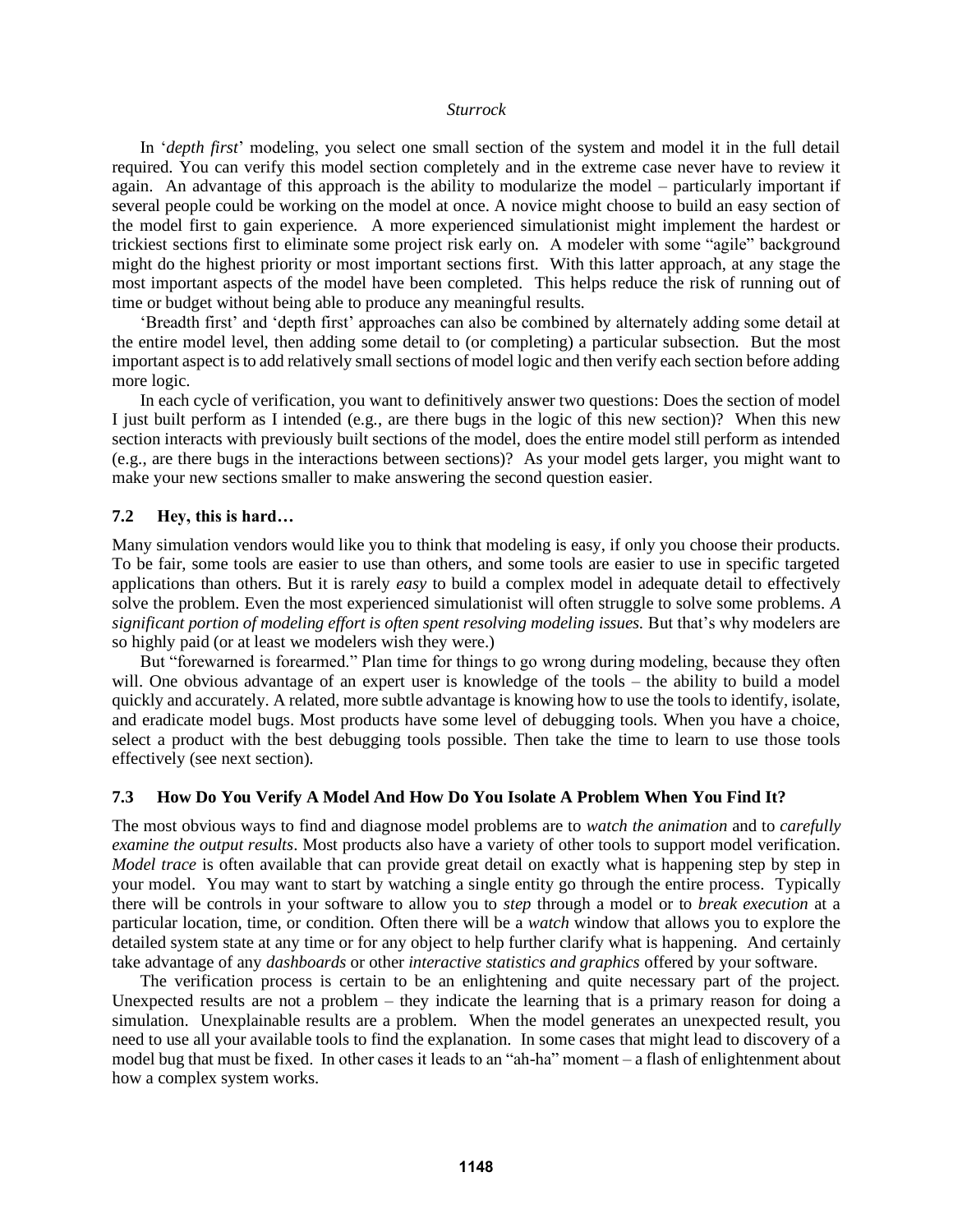### **7.4 Help From A Good Listener**

Even with all of the above, you might find that you have a situation that just doesn't look right, but you cannot explain why. It's time for a model walk-through.

Find a good listener, ideally a simulationist or one of your stakeholders, and go through all of the relevant model sections and explain to them what is going on. If your listener has the ability to understand what you are explaining and ask questions, that's a bonus. But in a large percentage of the time, *you will find your own problem* by methodically walking through the interactions. Keeping this in mind opens up wide possibilities for a candidate listener. An uninvolved co-worker, a spouse, or even a pet are good candidates. While dogs and cats can sometimes be good listeners, nothing beats a pet goldfish for a captive audience. The key is that explaining your model out loud seems to open up a different part of your brain and allows you to solve your own problem.

#### **7.5 How Do You Know When You Are Done?**

As mentioned earlier, a model is just an approximation of a real system. Usually the modeler and the stakeholders want the model to be as accurate and comprehensive as possible. To avoid never-ending, late, and over-budget projects, you need to go back to your functional specification document. Your goal is to build a model with just enough detail to meet the stated objectives and no more!

Animation is an area where it is easy to "get lost." Animation can be the most fun and instantly gratifying work in the project. It is easy to let it take more time than it should. Most packages have some level of automatic animation. This is typically good enough for model verification. Likewise, many packages have some level of 2D or 3D animation that is very easy to generate. Some amount of this can make validation easier by providing an additional measure of reality and recognition by stakeholders. But again you must go back to that section of the functional specification. Your final animation should be just good enough to meet the previously identified customer objectives, and no more!

## **8 VALIDATE THE RESULTS**

Model validation needs to be done to determine if the model represents reality to the extent necessary to meet objectives. You can sometimes complete some measure of validation as you do the model building and verification iterations and should take advantage of every opportunity to do so. But you will still need to do additional validation on the completed model. Perfect verification and validation is usually impossible because the only perfect model is the real system. But there are some ways that you can attempt to demonstrate that the model is valid enough for project purposes.

One common validation technique is to start with a model of the existing system (assuming that the real system exists). Compare the results of the "as is" model against the performance of the real system. A stochastic comparison might take a representative period (e.g. 30 days or 30 weeks) and compare the average results over that period. Another approach is to make the model as deterministic as is feasible (e.g. use exact entity arrival times, exact failure data, etc.) and compare the results for that shorter period. Each of these approaches is valuable in their own way. In both cases you strive to identify and explain any significant differences.

Another validation technique is to use the experience of your stakeholders. They know the system well and should be able to watch an animation and provide some measure of confidence. You should also give them the opportunity to see the model perform under a wide variety of situations, such as high volume, low volume, or recovering from a failure. Ideally stakeholders should even be able to create such situations themselves e.g. "I want to see Machine A200 fail … now."

While a single stakeholder can provide valuable insight, a group of stakeholders from different backgrounds can provide even greater value. Perhaps an engineer might say "Yes, you captured the design exactly as I described it," to which an operator might respond, "Maybe so, but we would never actually do it that way. Here's how we would run it…". At that point the simulation is already providing significant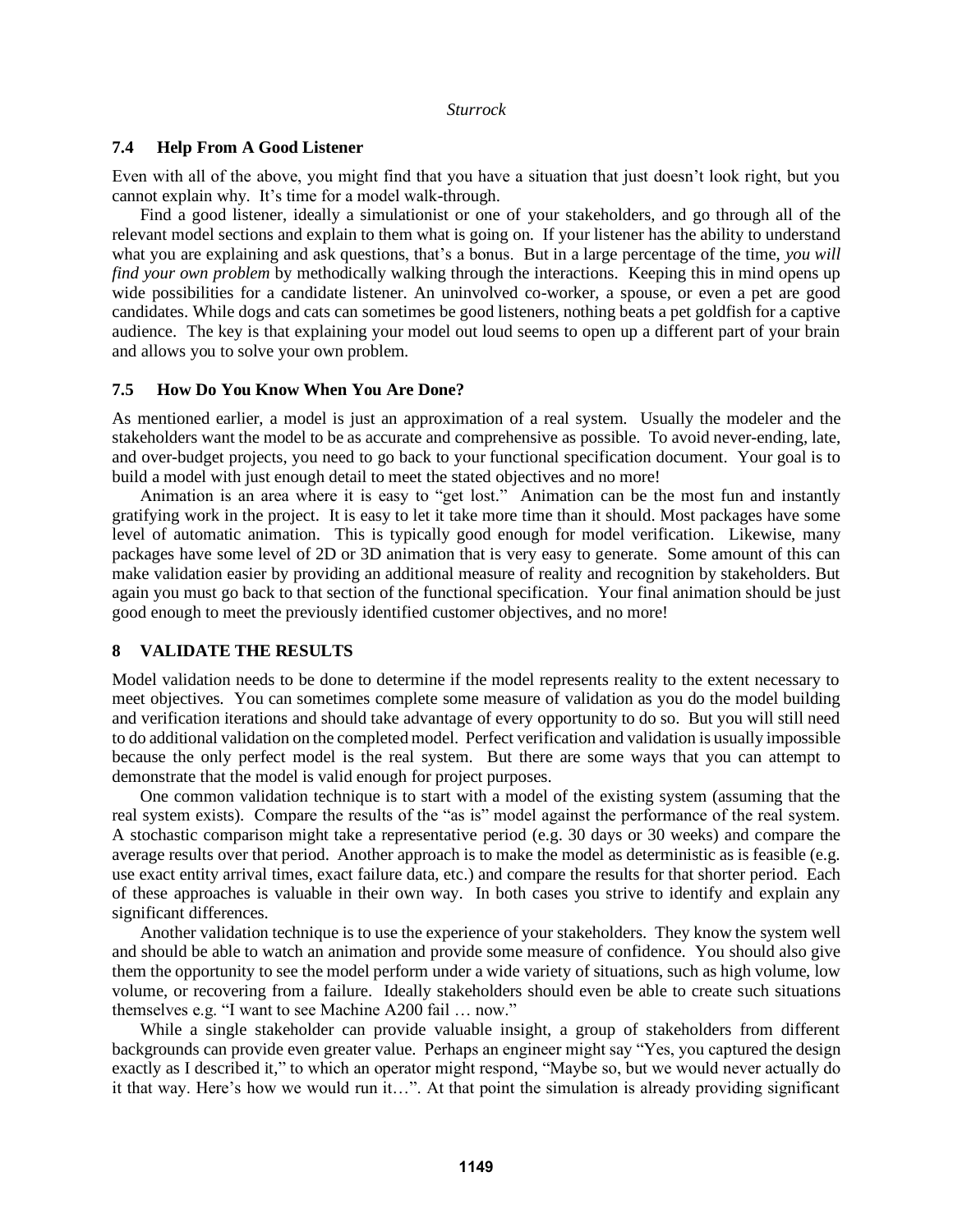value as a communication tool. Your role in the remainder of that meeting is to facilitate the discussion and take notes.

## **9 EXPERIMENT, ANALYZE, AND PRESENT THE RESULTS**

During the experimentation phase you will be generating the scenarios identified in the functional specification. Most likely, you will also need a few additional scenarios based on what you have learned as the project progressed. It is not unusual to start with the objective to evaluate four scenarios, but discover along the way that one of those no longer makes sense, but two additional scenarios are now worthy contenders. This is a natural result of the learning and improved understanding that is the outcome of most simulation studies.

The details of the statistical analysis are beyond the scope of this paper, but proper statistical analysis is critical. Since stochastic inputs are almost always involved, it is essential to do proper stochastic analysis of the output data including an adequate number of replications and appropriate depiction of the results. It is unfortunate, but true, that simulation models often rely heavily on input data estimates (e.g. "I think it usually requires 5-9 minutes.") and inadequate samples ("based on the 12 occurrences we observed …"). Look for software features that can help you understand how these estimates impact the accuracy of your results. See the additional reading section for some thorough treatment of appropriate experimentation and statistical analysis.

As with all the other portions of the project, make sure you provide enough time in the schedule for experimentation and analysis. Many times, if you fall behind on the model building, verification or validation phases of the project, you may find yourself in a time crunch for the analysis. Keep in mind that the reason for doing the simulation project is typically to analyze various scenarios, so make sure to plan accordingly and leave plenty of scheduled time for the final analysis phase.

Your primary goal should be to help your stakeholders make the best decision possible given the time and resources allocated. While you might have other personal goals such as to build credibility or make a profit, it is likely those goals will be met if you concentrate on helping the stakeholders.

Consider the background and particular needs of each stakeholder before creating your report. Although you are probably proud of your model and the detailed way in which you solved complex problems, few stakeholders will share that interest. Most stakeholders are interested in three things. First, what alternatives were considered? Second, what are your conclusions or recommendations? Third, what supporting information can you provide to merit their confidence in your analysis?

Although you need to have data to support your conclusions, do not overwhelm your stakeholders with too many details. Try to provide information in the context needed. For example, instead of simply stating "Average driver utilization was 76%", you might say "Since the average driver utilization is high (76%), there is inadequate slack time to catch up during peak periods without causing line delays."

Don't over-represent the accuracy of the output data. Acknowledge and even emphasize to the stakeholders that the model is an approximation and it will not generate exact answers. Display your data with appropriate precision based on the accuracy of your data and modeling assumptions (e.g. 76.2% not 76.2315738%). And display the accuracy of your numbers when possible. Most stakeholders can relate to a confidence interval like  $76.2\% \pm 1.3\%$ .

### **10 SUMMARY**

In spite of what you might have heard, doing simulation projects well is not easy. There are many ways that even an experienced simulationist can fail. This paper discussed some common traps and ways to avoid them. While following these suggestions will not guarantee a bulls eye, it will certainly improve your chance of hitting the target.